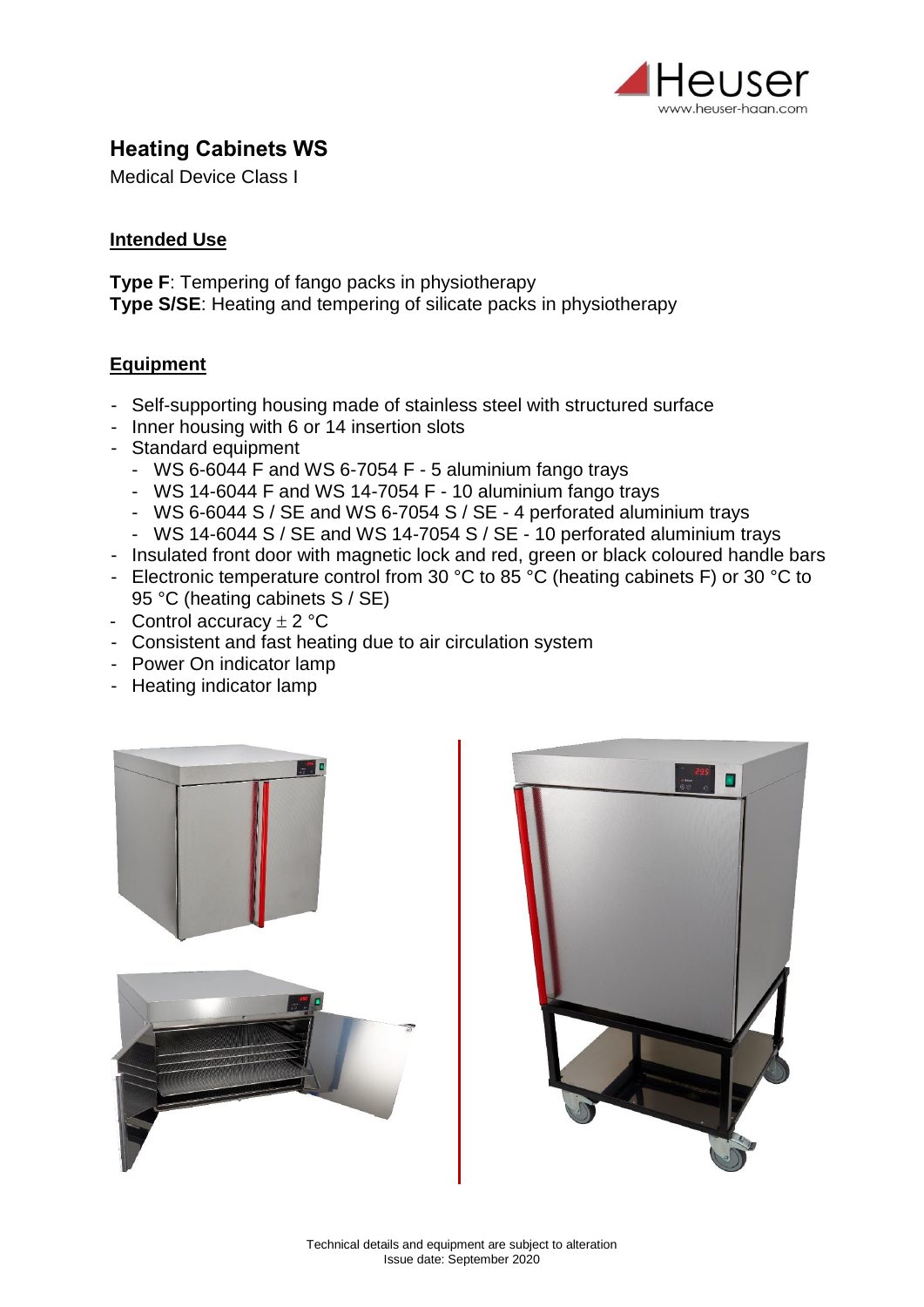

## **Optional Accessories**

Mobile steel rack, consisting of

- Powder coated steel frame
- Four castor rolls (two of which are lockable)
- Four support points for the water bath
- Stainless steel storage shelf



Storing unit, consisting of

- Powder coated steel frame with housing made of stainless steel with structured surface
- Four castor rolls (two of which are lockable)
- 12 insertion slots